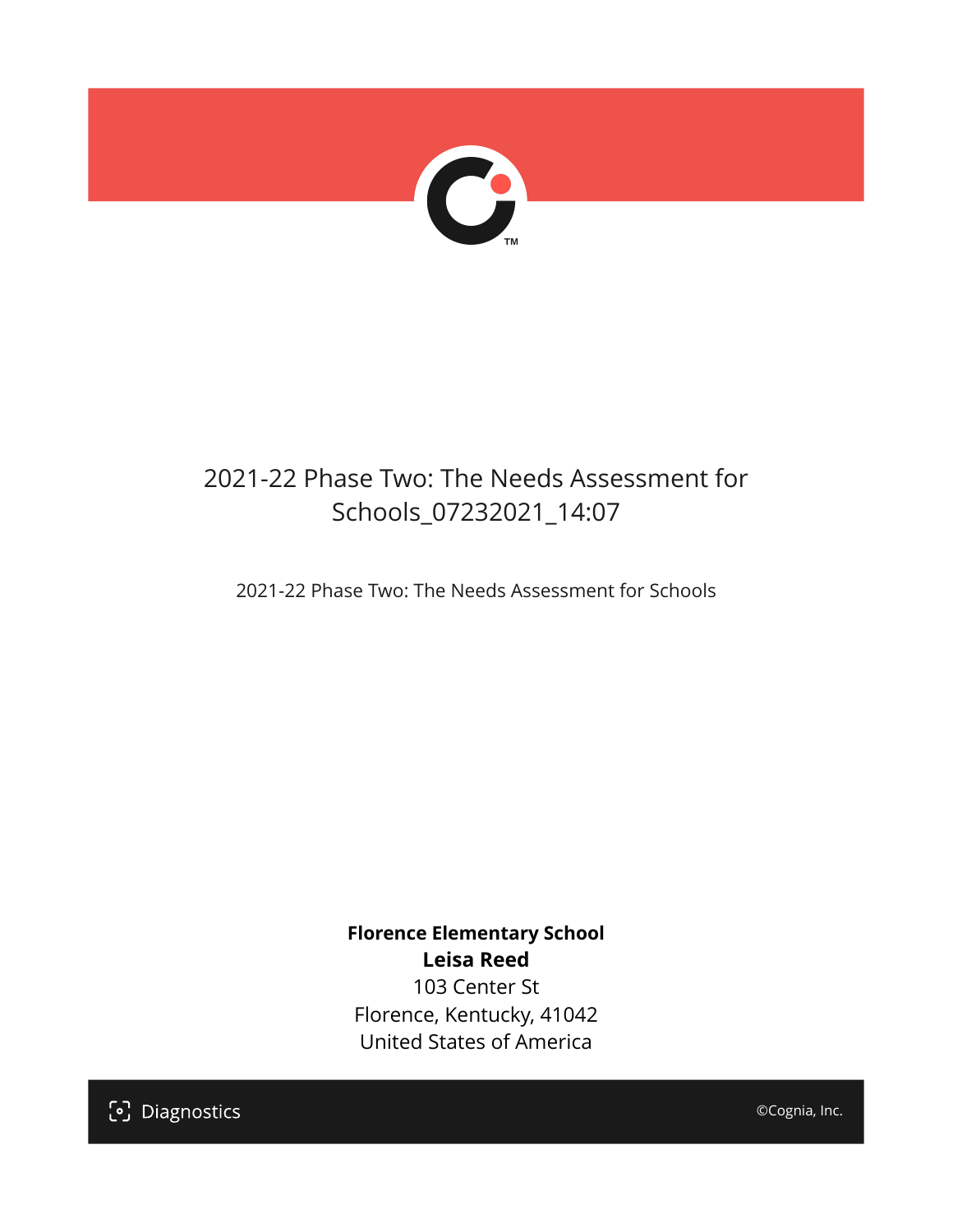#### **Table of Contents**

| 2021-22 Phase Two: The Needs Assessment for Schools Understanding Continuous Imp 3 |  |
|------------------------------------------------------------------------------------|--|
| Attachment Summary                                                                 |  |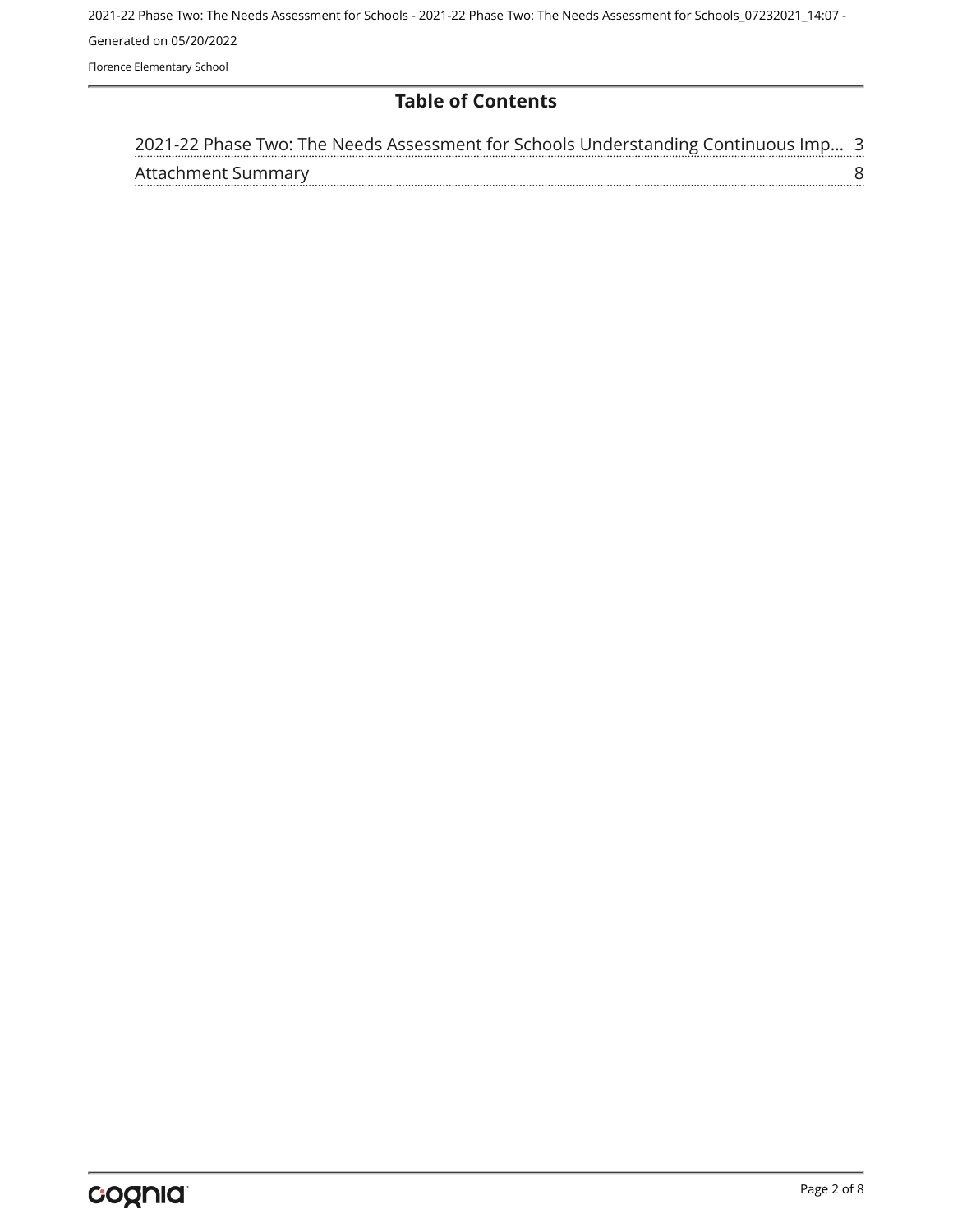Florence Elementary School

### <span id="page-2-0"></span>**2021-22 Phase Two: The Needs Assessment for Schools Understanding Continuous Improvement: The Needs Assessment for Schools**

The Needs Assessment Diagnostic will facilitate the use of multiple sources of data to determine the current reality and establish a foundation for decision-making around school goals and strategies. Once completed, the diagnostic will lead to priorities to be addressed in the comprehensive school improvement plan to build staff capacity and increase student achievement. The needs assessment is to be conducted annually as an essential part of the continuous improvement process and precedes the development of strategic goals (i.e. desired state).

While the focus of continuous improvement is student performance, the work must be guided by the aspects of teaching and learning that affect performance. An effective improvement process should address the contributing factors creating the learning environment (inputs) and the performance data (outcomes).

The needs assessment provides the framework for all schools to clearly and honestly identify their most critical areas for improvement that will be addressed later in the planning process through the development of goals, objectives, strategies and activities. 703 KAR 2:225 requires, as part of continuous improvement planning for schools, each school to complete the needs assessment between October 1 and November 1 of each year and include: (1) a description of the data reviewed and the process used to develop the needs assessment; (2) a review of the previous plan and its implementation to inform development of the new plan; and, (3) perception data gathered from the administration of a valid and reliable measure of teaching and learning conditions.

#### Protocol

1. Clearly detail the process used for reviewing, analyzing and applying data results to determine the priorities from this year's needs assessment. Include names of school councils, leadership teams and stakeholder groups involved, a timeline of the process, the specific data reviewed, and how the meetings are documented.

Florence Elementary utilizes 30, 60, 90 Day plans (weekly/monthly in grade level), K-PREP scores (yearly, school-wide), CASE assessments to determine student attainment of standards, STAR reading and math (2x year: Fall, Winter, Spring school-wide), PBIS behavior data (monthly PBIS team and faculty report), enrollment data (daily/monthly), attendance data (daily/monthly), and student, parent, and staff survey data to identify areas of strength supported by best practices and to identify areas of growth where we can implement new strategies for students, family, and teacher success and learning completed on-going and various times a year. After data is collected, we work in Professional Learning Communities to look at results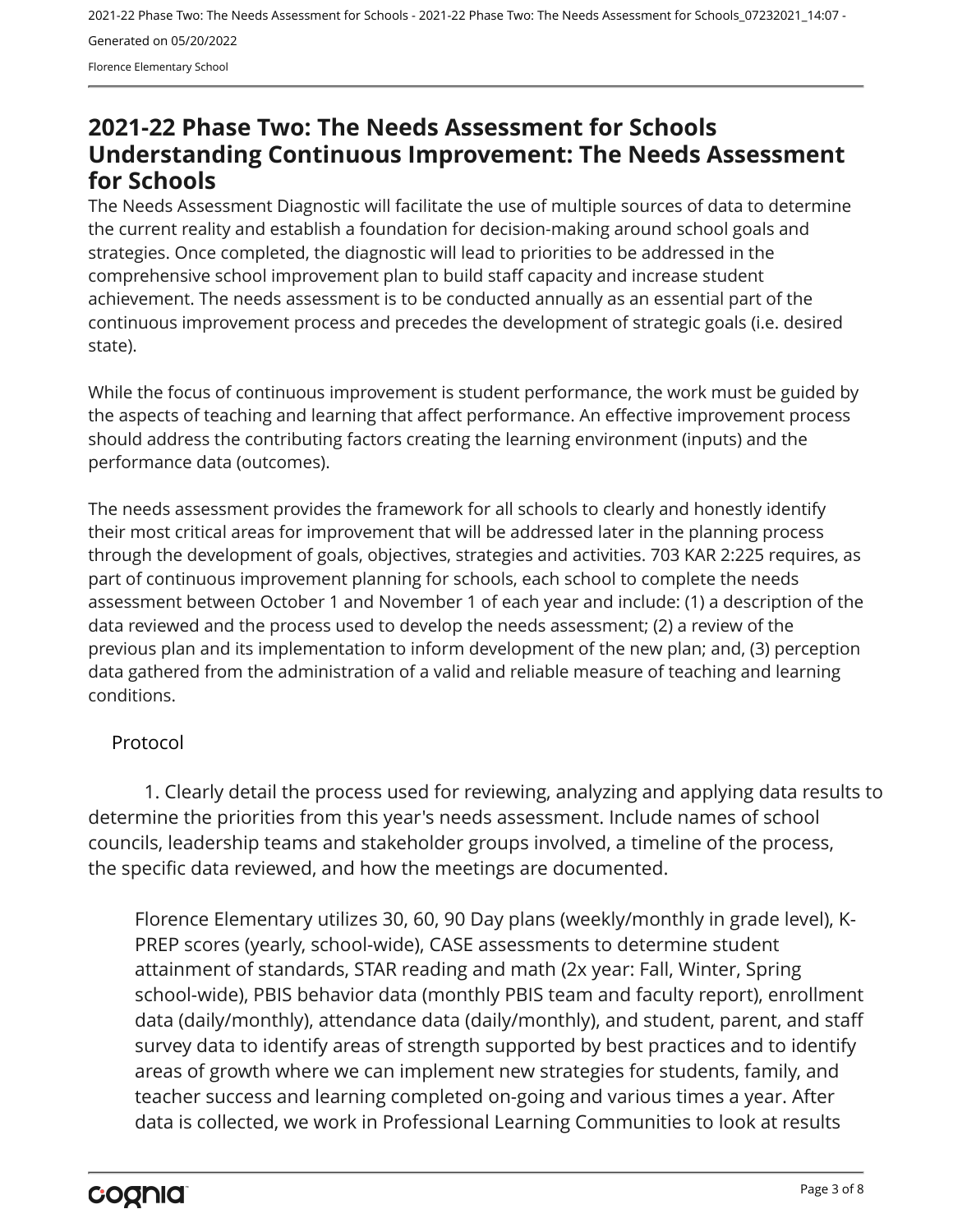Florence Elementary School

and share trends with SBDM. Reading and math data are analyzed in Fall, Winter, and Spring during PLCs to identify the most at-risk students and develop learning plans for their success. Any student not reaching proficiency receives additional reading and math interventions and students identified as high achieving in math or reading are provided enrichment and extension opportunities. Based on our Brigance scores, we know that less than a quarter of our students are coming to kindergarten "kindergarten ready". To combat this data, we implemented full-day kindergarten three years ago. We also collect and analyze behavior data, looking at frequency and cause of behavior issues so we can diagnose deficits and strengths of students' needs. Tiered behavior committees meet monthly to look at the data and make adjustments to student behavior plans as needed and explore new avenues of behavior modification and positive reinforcement. Review of student, parent, and staff data support our assertion that Florence Elementary employs outstanding teachers and support staff to the benefit of students. We strive for individual and personalized instruction for all student learners. Teachers participate in professional learning to support in implementation of the Fountas and Pinnell literacy system. Data presented need for more mental health services and support. An additional guidance counselor (above our allocated one counselor) has been added for support by our SBDM council. The data states that parents, students, and staff are happy and supportive with the vision and mission our school is trying to achieve. As we begin to recover from the isolating effects of Covid, we strive to offer more opportunities for our families to be involved in and welcomed at school. Our data also fails to tell us why our transient rate is so high and how we can specifically address challenges, but in conversation with our families, many indicate they are moving in and out of the Florence area for better opportunities for employment to benefit their families.

#### **Trends**

2. Analyzing data trends from the previous two academic years, which academic, cultural and behavioral measures remain significant areas for improvement?

#### **Example of Trends**

- The number of behavior referrals increased from 204 in 2019-20 to 288 in 2020-21.

- From 2018 to 2020, the school saw an 11% increase in novice scores in reading among students in the achievement gap.

Writing was our highest KSA score. We have implemented school-wide writing initiatives and provided literacy professional learning opportunities for teachers. Science scores continued to be low. Math and reading scores also declined post Covid.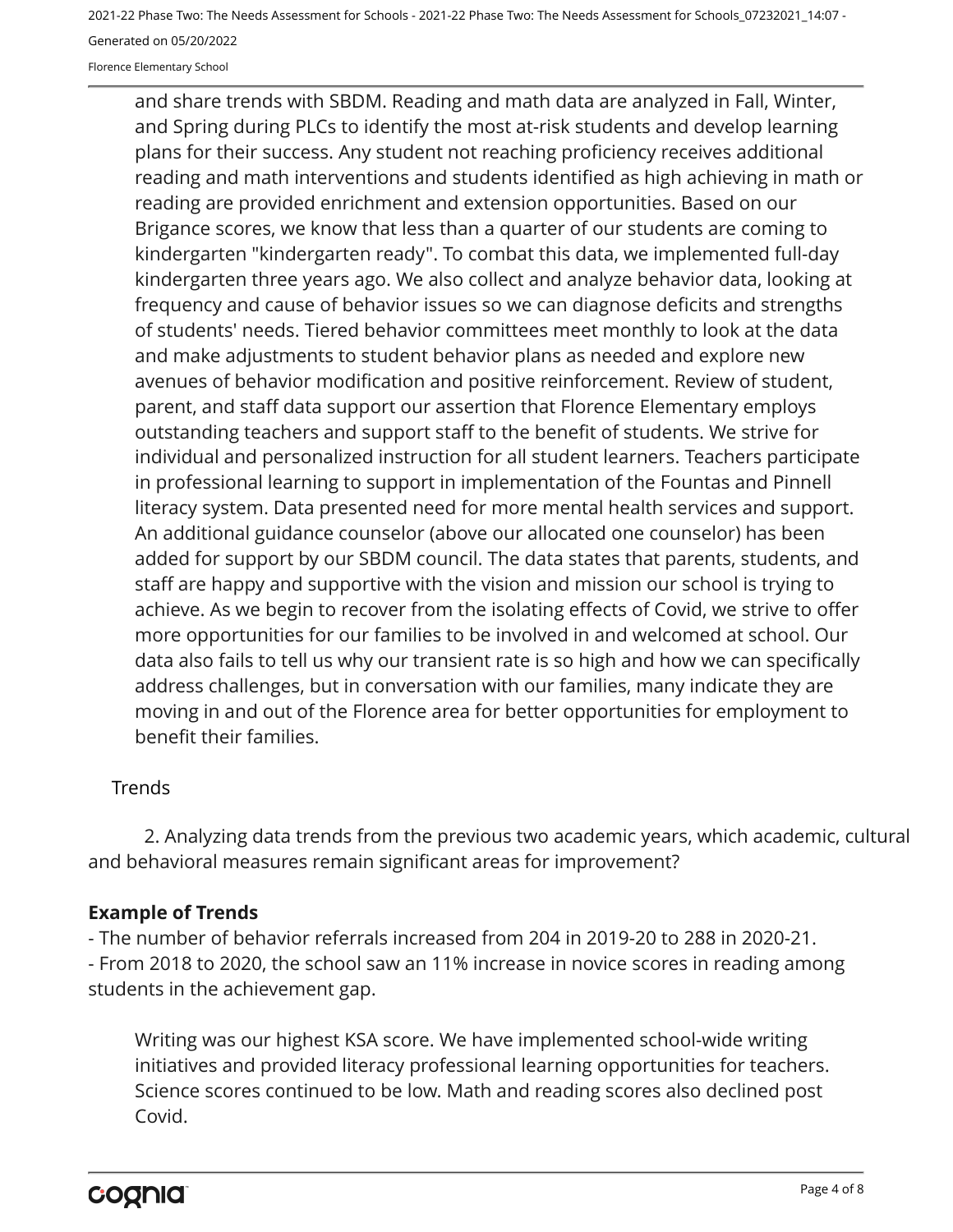#### **ATTACHMENTS**

#### **Attachment Name**

FES Forecasting Data

#### Current State

3. Plainly state the current condition of the school using precise numbers and percentages as revealed by multiple sources of outcome data. Cite the source of data used.

#### **Example of Current Academic State:**

- Thirty-four percent (34%) of students in the achievement gap scored proficient on KPREP Reading.

- Fifty-four percent (54%) of our students scored proficient in math compared to the state average of 57%.

#### **Example of Non-Academic Current State:**

- Teacher attendance rate was 84% for the 2020-21 academic year.

- Survey results and perception data indicated 62% of the school's teachers received adequate professional development.

Content Area SY 18-19 (K-Prep) SY 20-21 (KSA) Reading 37.7 33.5 Math 39.3 23.9 On Demand 73.2 60.5 -12.7 Growth 15.8 70.1 +54.3

Priorities/Concerns

4. Clearly and concisely identify the greatest areas of weakness using precise numbers and percentages.

**NOTE:** These priorities will be thoroughly addressed in the Comprehensive School Improvement Plan (CSIP) diagnostic and template.

**Example:** Sixty-eight (68%) of students in the achievement gap scored below proficiency on the KPREP test in reading as opposed to just 12% of non-gap learners.

Priority must be increased proficiency in math and reading through intentional focus on core instruction and data analysis with intensive focus on all gap groups.

Strengths/Leverages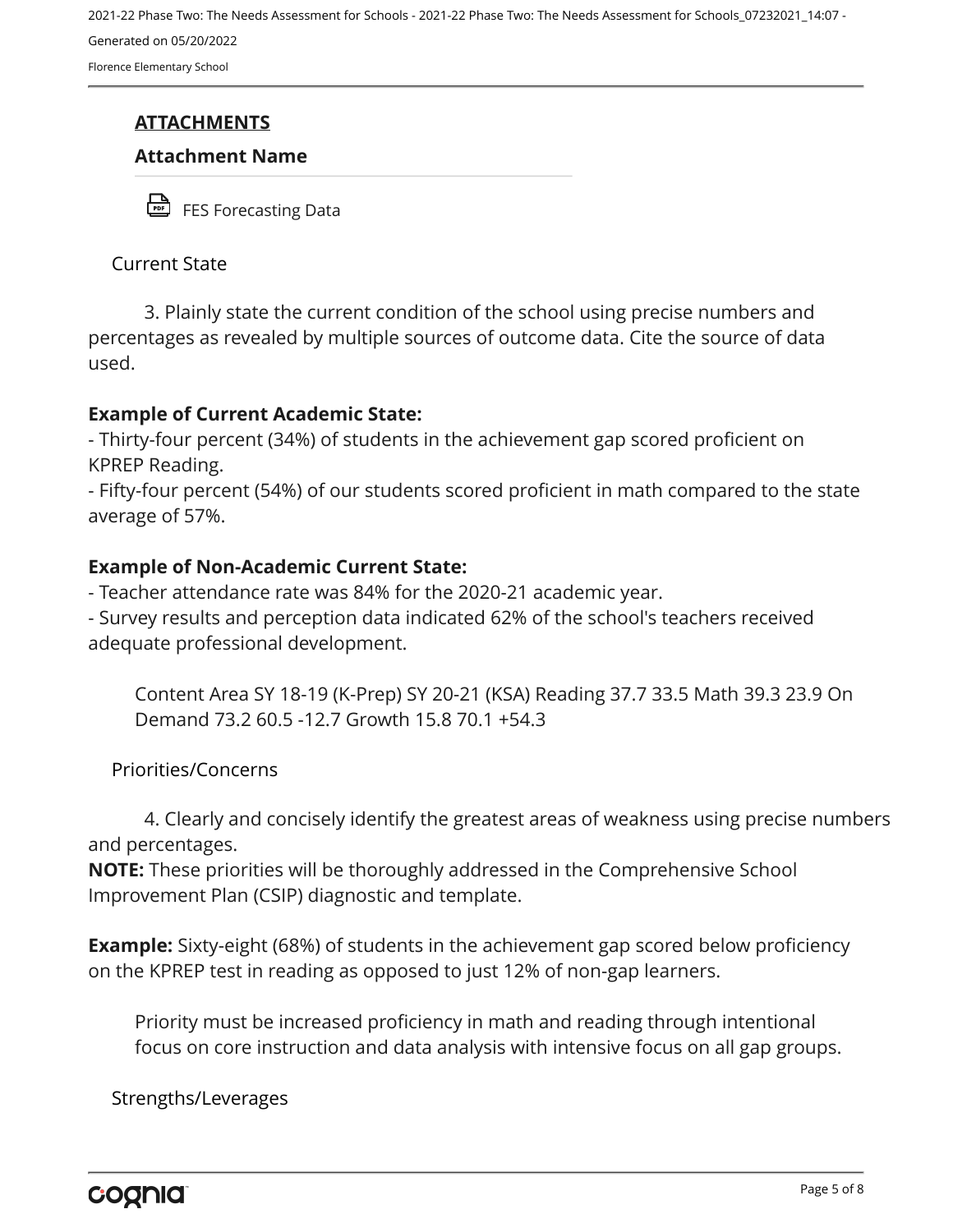Florence Elementary School

5. Plainly state, using precise numbers and percentages revealed by current data, the strengths and leverages of the school. Explain how they may be utilized to improve areas of concern listed above.

**Example:** Reading achievement has increased from 37% proficient to its current rate of 58%. The systems of support we implemented for reading can be adapted to address our low performance in math.

Title 1 parent/stakeholder survey reflects positive remarks and satisfaction with the school-wide program (survey results attached below). Parent/teacher conferences were well-attended, as was our Title 1 parent involvement nights.

#### **ATTACHMENTS**

#### **Attachment Name**

**■** Parent Survey

Evaluate the Teaching and Learning Environment

6. Consider the processes, practices and conditions evident in the teaching and learning environment as identified in the six Key Core Work Processes outlined below:

[KCWP 1: Design and Deploy Standards](https://education.ky.gov/school/csip/Documents/KCWP%201%20Strategic%20Design%20and%20Deploy%20Standards.pdf) [KCWP 2: Design and Deliver Instruction](https://education.ky.gov/school/csip/Documents/KCWP%202%20Strategic%20Design%20and%20Deliver%20Instruction.pdf) [KCWP 3: Design and Deliver Assessment Literacy](https://education.ky.gov/school/csip/Documents/KCWP%203%20Strategic%20Design%20and%20Deliver%20Assessment%20Literacy.pdf) [KCWP 4: Review, Analyze and Apply Data](https://education.ky.gov/school/csip/Documents/KCWP%204%20Strategic%20Review%20Analyze%20and%20Apply%20Data.pdf) [KCWP 5: Design, Align and Deliver Support](https://education.ky.gov/school/csip/Documents/KCWP%205%20Strategic%20Design%20Align%20Deliver%20Support%20Processes.pdf) [KCWP 6: Establishing Learning Culture and Environment](https://education.ky.gov/school/csip/Documents/KCWP%206%20Strategic%20Establish%20Learning%20Culture%20and%20Environment.pdf)

Utilizing implementation data, perception data, and current policies and practices:

a. Complete the [Key Elements Template.](https://education.ky.gov/school/csip/Documents/School%20Key%20Elements%20Template.docx)

b. Upload your completed template in the attachment area below.

After analyzing the Key Elements of your teaching and learning environment, which processes, practices or conditions will the school focus its resources and efforts upon in order to produce the desired changes?

Note that all processes, practices and conditions can be linked to the six Key Core Work Processes.

**NOTE:** These elements will be thoroughly addressed in the Comprehensive School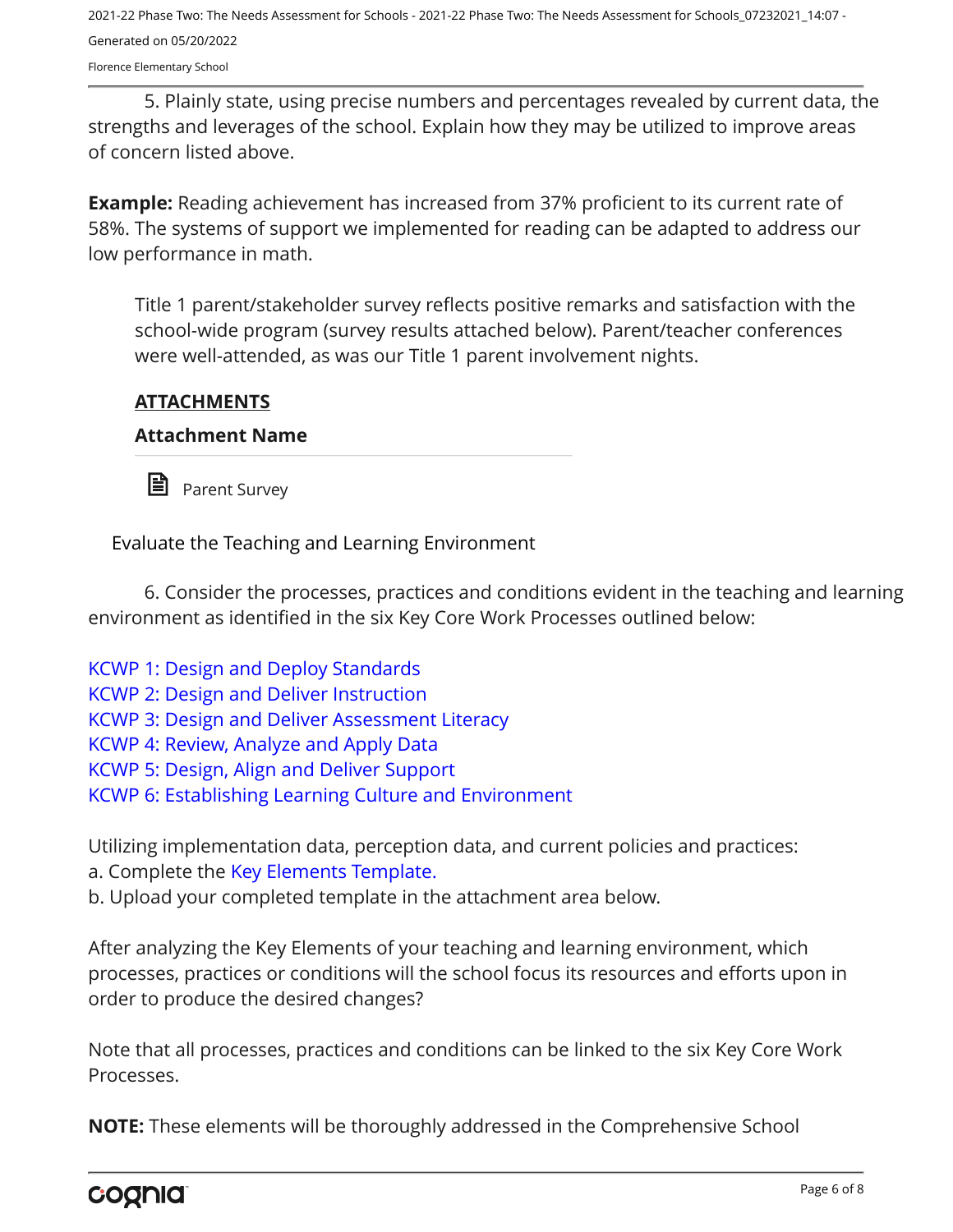Florence Elementary School

Improvement Plan (CSIP) diagnostic and template.

See attached

#### **ATTACHMENTS**

#### **Attachment Name**



FES Key Elements Template

Florence Key Elements - Phase Two Needs Assessment